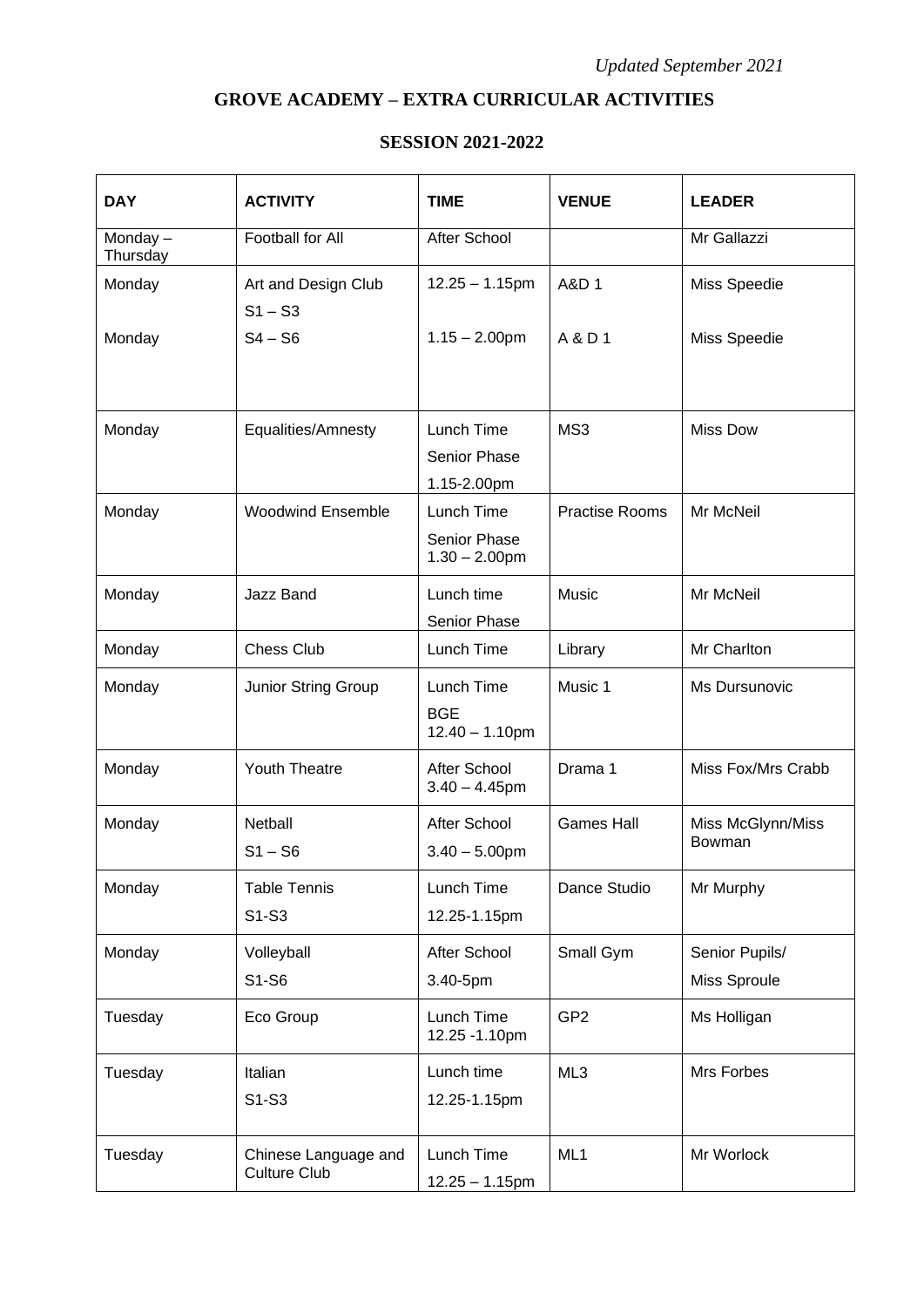| Tuesday          | <b>String Group</b>           | Mr Sayce will<br>hand out a<br>rehearsal<br>schedule for all<br>string players |                                | Mr Sayce                                |
|------------------|-------------------------------|--------------------------------------------------------------------------------|--------------------------------|-----------------------------------------|
| Tuesday          | Rumba Ensemble                | Lunch Time<br><b>Senior Phase</b><br>1.30-2pm                                  | <b>Drum Practise</b><br>Room 2 | Mr Linn                                 |
| Tuesday          | S1 Book Club                  | Lunch Time                                                                     | Library                        | Mr Charlton                             |
| Tuesday          | S4-6 Rock Band                | Lunch Time<br>Senior Phase<br>1.30-2pm                                         | Music 2                        | Mr Taylor                               |
| Tuesday          | S1-3 Vocal Ensemble           | Lunch Time<br><b>BGE</b><br>12.30-1.10pm                                       | Music 2                        | Mr Christie                             |
| Tuesday          | Dungeons & Dragons            | After School<br>$3.40 - 4.40$                                                  | Library                        | Mr Charlton                             |
| Wednesday        | Debating<br>S1-S6             | <b>All Lunch Time</b><br>$12.25 - 2.00$ pm                                     | MS <sub>2</sub>                | Mrs Neilson                             |
| Wednesday        | S2 Book Club                  | Lunch Time                                                                     | Library                        | Mr Charlton                             |
| Wednesday        | Ceilidh Band                  | After<br>School/Lunch<br>tbc                                                   | <b>Practice Suite</b>          | Mr Potter                               |
| Wednesday        | Hockey<br>$S1 - S6$           | After School<br>$3.40 - 5/00$ pm                                               | Dawson                         | Grove/Menzieshill<br><b>Hockey Club</b> |
| Wednesday        | Wind Band                     | After School                                                                   | Hall                           | Mr McGregor                             |
| Wednesday        | Introduction to D&D           | After School<br>$3.40 - 4.30$ pm                                               | Library                        | Mr Charlton                             |
| Thursday         | Wind Band                     | After School                                                                   | Hall                           | Mr McNeil                               |
| Thursday         | Manga & Comics Club           | Lunch Time                                                                     | Library                        | Mr Charlton                             |
| Thursday         | Jazz Band                     | Lunch Time<br>Senior Phase                                                     | Music                          | Mr McNeil                               |
| Thursday         | Language<br>Ambassadors S4-S6 | Lunch Time<br>$12.25 - 1.15$ pm                                                | ML <sub>5</sub>                | Ms Binning/<br>Miss Boissier            |
| Thursday<br>scas | Chef Club<br>S1-S3            | After School<br>2.50-4.00pm                                                    | <b>HE</b>                      | <b>Miss Rice</b>                        |
|                  |                               |                                                                                |                                |                                         |